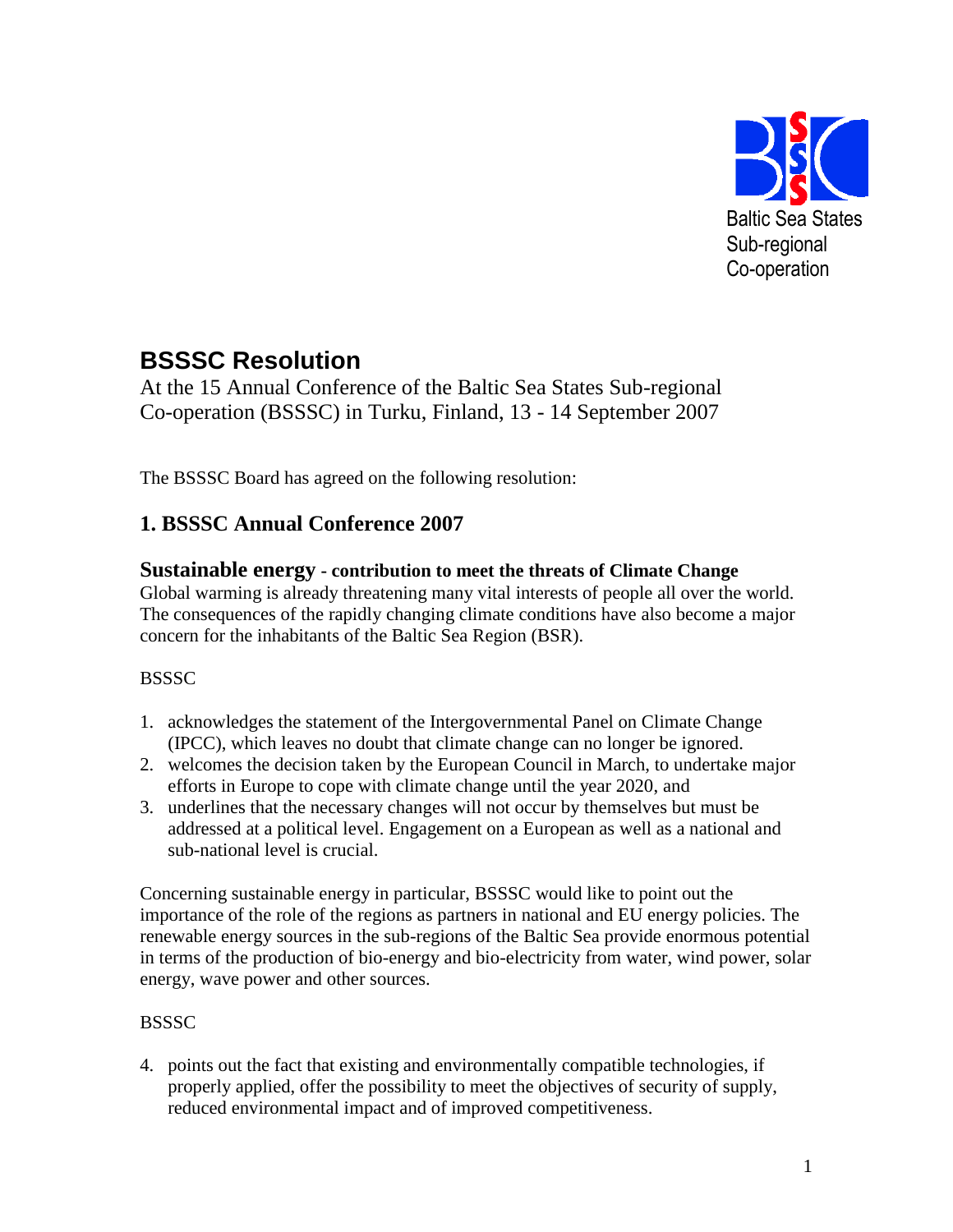- 5. calls for close co-operation between BSR organizations to address the issues of sustainable energy and the threats posed by climate change and intends to arrange a coordination meeting, and
- 6. encourages national, regional and local authorities in the BSR to become engaged in projects that contribute to better energy efficiency, greater use of renewable energy and reductions of greenhouse gas emissions.

## **2. BSSSC guiding principles**

#### **Regional democracy – basis for BSSSC engagement**

The core issue for BSSSC, as spokesman for the Baltic Sea Regions, is how citizens of the regions relate to their administrations – on a regional, national and European level. BSSSC recognises all elements, to strengthen the relationship between the citizens in the BSR and the European Union.

### **BSSSC**

- 7. calls for securing the territorial aspects of the draft constitutional treaty and the recognition of the role of regions in European integration in the Reform Treaty,
- 8. recognises the integration of the Charter of Human Rights as a binding element in the new treaty, to demonstrate the firm commitment of the European society to securing these values in a world with increasing inhumanity,
- 9. encourages the Congress of Local and Regional Authorities of Europe to continue its work on a charter for regional democracy. The charter must focus on the core principles of regional self-government, which are (1) directly elected regional assemblies, (2) appropriate regional finances, (3) the right of regional assemblies to freely dispose and make priorities in the execution of their tasks and in the use of allocated financial resources, and
- 10. invites the European ministers to engage in a constructive dialogue on this issue during the *Conference of European Ministers responsible for Local and Regional Democracy* in Valencia on October 15-16, 2007.

#### **Youth participation – prerequisite for the future**

BSSSC strives to involve young people in all aspects of the organisation's activities. The BSSSC Youth network and Youth policy Working Group are important elements in the BSSSC working structure.

#### **BSSSC**

- 11. recommends focus on youth issues by the European institutions as well as national, regional and local authorities in the Baltic Sea Region, and
- 12. encourages all sub-regions in the Baltic Sea Region to appoint members to the BSSSC Youth network and to involve young people in the inter-regional and transnational cooperation in the Baltic Sea area.

#### **Territorial cohesion – objective and concept for BSR development**

BSSSC regards territorial cohesion as a prerequisite for achieving sustainable economic growth and for implementing social and economic cohesion. Territorial cohesion in the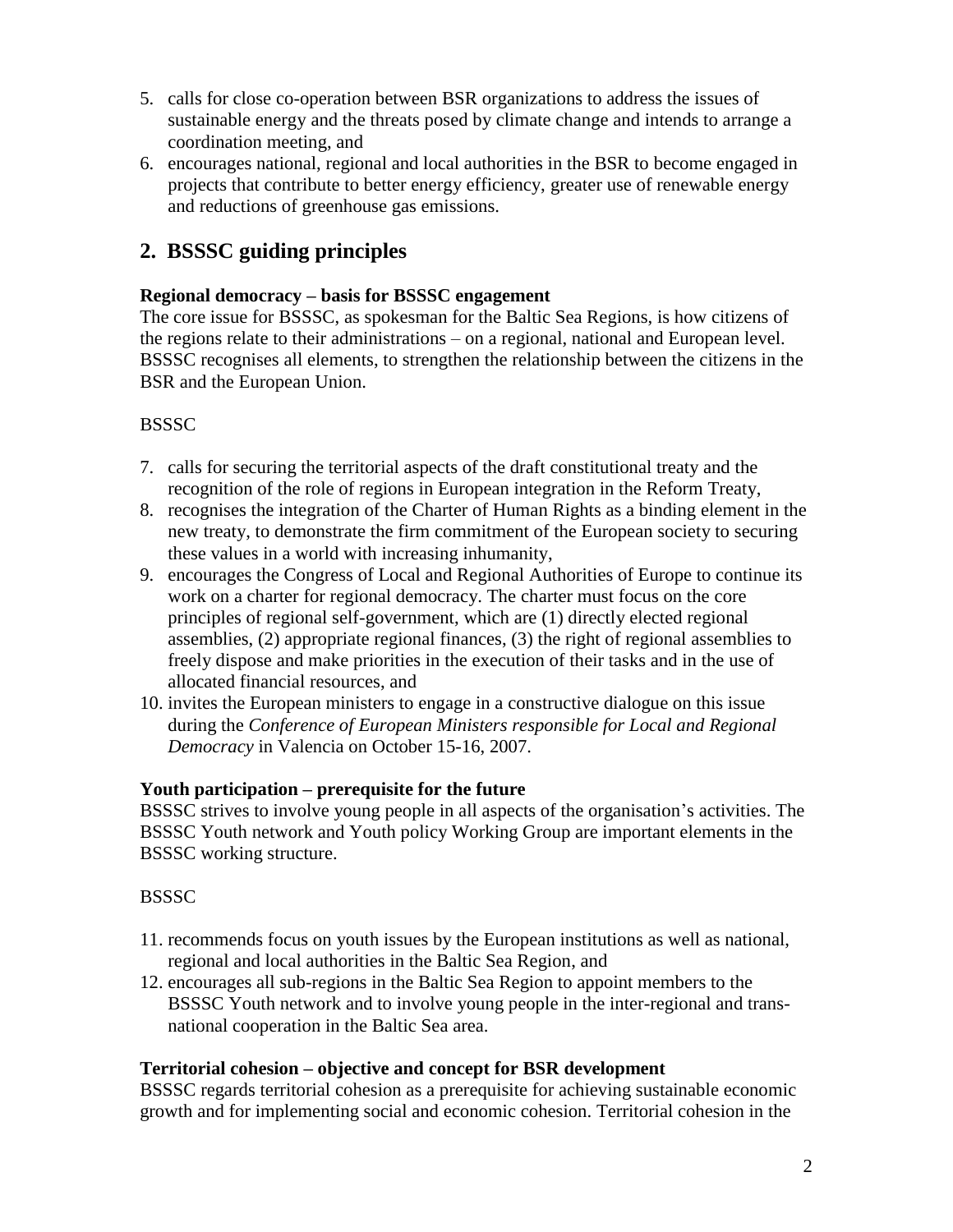Baltic Sea Region can only be achieved through territorial governance involving all parties – including neighbouring, non-EU member countries.

### **BSSSC**

13. welcomes the European Territorial Agenda presented by the EU Ministers responsible for spatial planning and development in May 2007 in Leipzig, under the German EU Presidency.

# **3. BSSSC cooperation and partners**

#### **BSR cooperation – adapting to changing conditions is paramount**

The need for sustainable development, new European policies, further European integration and the consequences of globalization require new approaches to co-operation and partnership. All parties involved in the BSR should improve their co-operation in order to achieve better performance of the BSR as an integrated area.

#### **BSSSC**

- 14. regards a much more involved and joint co-operation with the three other organisations representing local and regional governments in the BSR – UBC, B7 and BSC/CPMR - as a major challenge and objective for the near future. Creation of political coordination groups/joint WG in important policy areas for the BSR could stimulate this process.
- 15. seeks in all its efforts cooperation with other Baltic Sea and European organisations to avoid duplication of work, to stimulate synergy and to contribute to a strong political presentation of the Baltic Sea Region,
- 16. regards other BSR and European institutions and organisations (such as the Council of the Baltic Sea States (CBSS), the Assembly of European Regions (AER), the Committee of the Regions (CoR), the Baltic Intergroup of the European Parliament, the European Commission, HELCOM and Baltic Development Forum) as cooperating partners, and
- 17. uses the "Declaration of Common Interest" with CoR, to take part in CoR events, to initiate an Intergroup Baltic within the CoR and to organize a joint event in the Baltic Sea Region during the autumn 2008.

### **4. BSSSC policy contributions to the BSR**

#### **Sustainable development – a major challenge for the future of the BSR**

Sustainable development is one of the most demanding challenges for citizens in the BSR. To address this challenge, the economic, social, cultural and ecological dimensions have to be considered in parallel. It is the declared aim of BSSSC to foster sustainable development in the BSR and to encourage all ongoing activities at the regional and local level.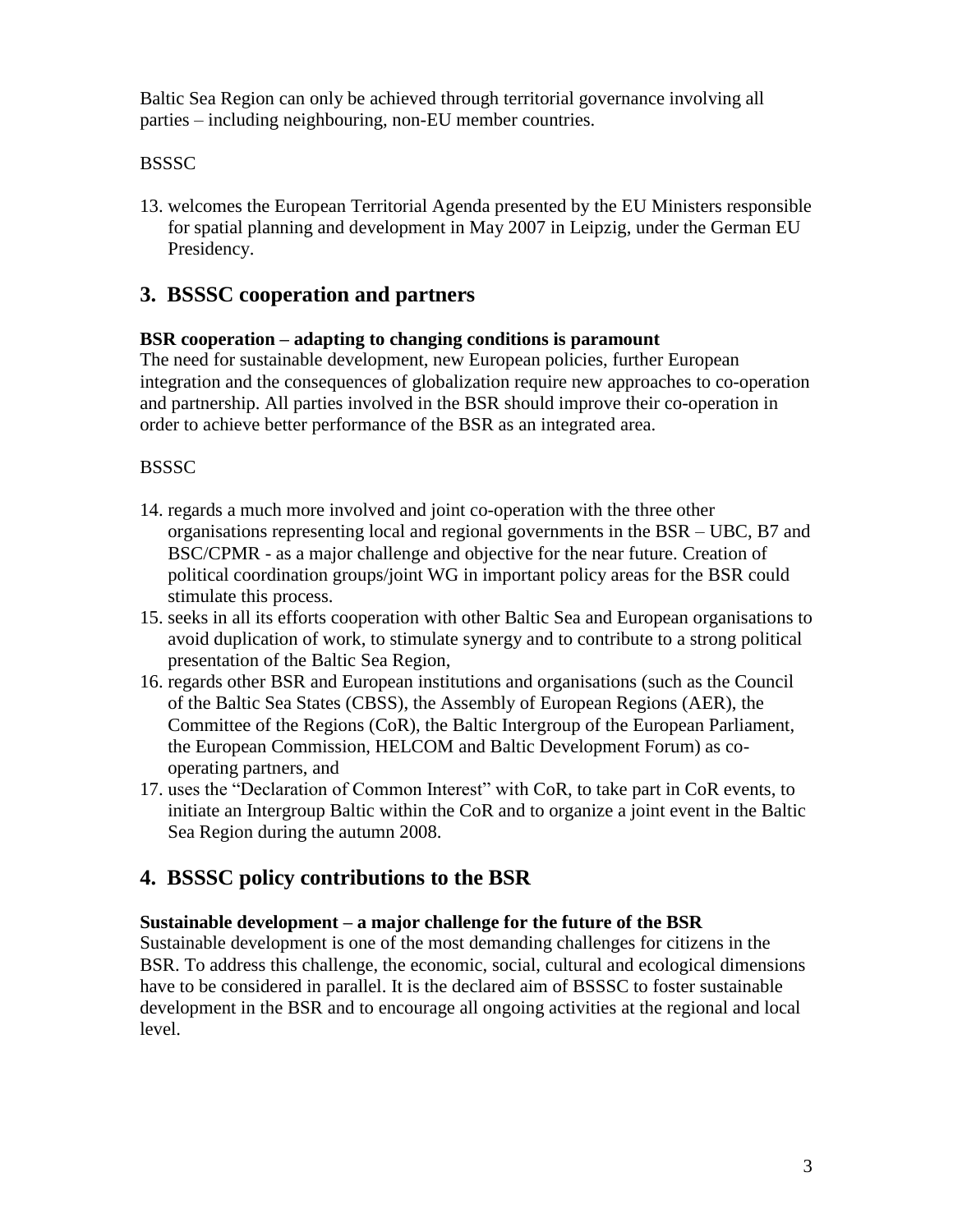#### **BSSSC**

- 18. welcomes the efforts of HELCOM in developing a Baltic Sea Action Plan, as an integrated ecosystem-based approach to the management of human activities and to the protection of the whole Baltic Sea area,
- 19. calls for stronger involvement of sub-regions in the Action Plan, for example in respect to issues such as waste water treatment, agricultural practices, land-use patterns, coastal zone management and nature conservation. Regional authorities should contribute to the implementation and realisation according to their tasks and skills, and
- 20. supports the work of Baltic 21 with Lighthouse projects in the BSR.

#### **Maritime Policy – opportunity and challenge for the BSR**

BSSSC will continue its engagement in the framework of the European Maritime Policy and has established a Working Group (WG) to foster this commitment.

#### **BSSSC**

- 21. welcomes the new European Maritime Policy as well as its environmental foundation (the forthcoming EC Marine Strategy Directive), which has stimulated considerable engagement at the regional and local level, not only in the BSR but all over Europe,
- 22. is looking forward to the EU Commission's action plan to implement a Maritime Policy in Europe in form of a "Blue Paper" to be presented in October 2007,
- 23. will asses the content of this "action plan" along with other Baltic Sea organizations and will contribute to its implementation in the BSR,
- 24. appreciates the intention of the CBSS in taking part in the development of a common vision to transform the BSR into a maritime 'best practice' region until 2015, and calls for CBSS to set up a political coordination group to follow up the intentions
- 25. encourages all parties at the regional level to use the framework of the EU Cohesion Policy and its BSR sub-programs to stimulate and partly finance promising maritime projects, and
- 26. will use its WG Maritime Policy to support the aim of developing BSR into a European 'best practices' region by 2015, by supporting visionary maritime projects such as the Baltic Master, Maritime Clusters, the initiatives for the implementation of ship-to-shore electricity supply in ports, the development of a Baltic Clean Ship concept and other projects and events.

#### **Transport and infrastructure – indispensable for the BSR development**

An effective and environmentally compatible transport system will contribute substantially to sustainable productivity improvements in the BSR. Trans-boundary cooperation is vital for the development of transport corridors, to overcome bottlenecks and to eliminate existing weak links. It is crucial that all the transport systems of the Baltic Sea Region develop into an integrated and efficient system.

#### **BSSSC**

27. underlines the necessity of a structured dialogue between all decision-making levels including the business sector, to foster this strategy,